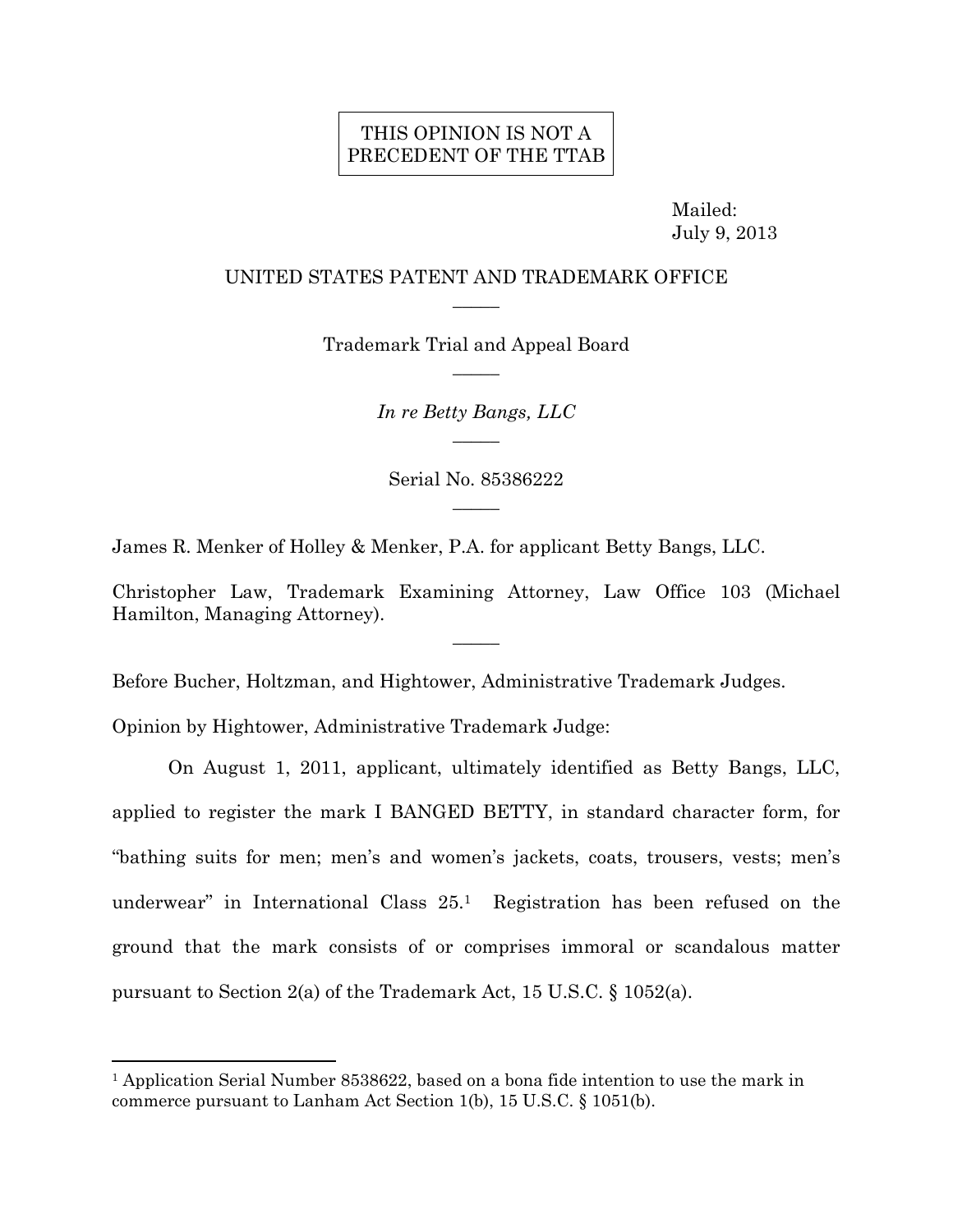Applicant timely appealed. Both applicant and the examining attorney filed appeal briefs.

## Analysis

Section 2 of the Trademark Act provides in pertinent part that:

No trademark by which the goods of the applicant may be distinguished from the goods of others shall be refused registration on the principal register on account of its nature unless it—

(a) Consists of or comprises immoral, deceptive, or scandalous matter; . . .

The Patent and Trademark Office may prove that a mark is scandalous and refuse registration by establishing that the mark is "vulgar." *In re Fox*, 702 F.3d 633, 105 USPQ2d 1247, 1248 (Fed. Cir. 2012) (citing *In re Boulevard Entm't, Inc.*, 334 F.3d 1336, 67 USPQ2d 1475 (Fed. Cir. 2003) ("*Boulevard*")). This demonstration must be made in the context of contemporary attitudes, in the context of the marketplace as applied to the goods described in the application, and from the standpoint of not necessarily a majority, but a substantial composite of the general public. *In re Fox*, 105 USPQ2d at 1248 (quoting *In re Mavety Media Group Ltd.*, 33 F.3d 1367, 31 USPQ2d 1923 (Fed. Cir. 1994)) (quotation marks omitted).

Where the meaning of a mark is ambiguous, mere dictionary evidence of a possible vulgar meaning may be insufficient to establish the vulgarity of the mark. *In re Fox*, 105 USPQ2d at 1248*.* But where it is clear from dictionary evidence that the mark as used by the applicant in connection with the goods described in the application invokes a vulgar meaning to a substantial composite of the general public, the mark is unregistrable. *Id.*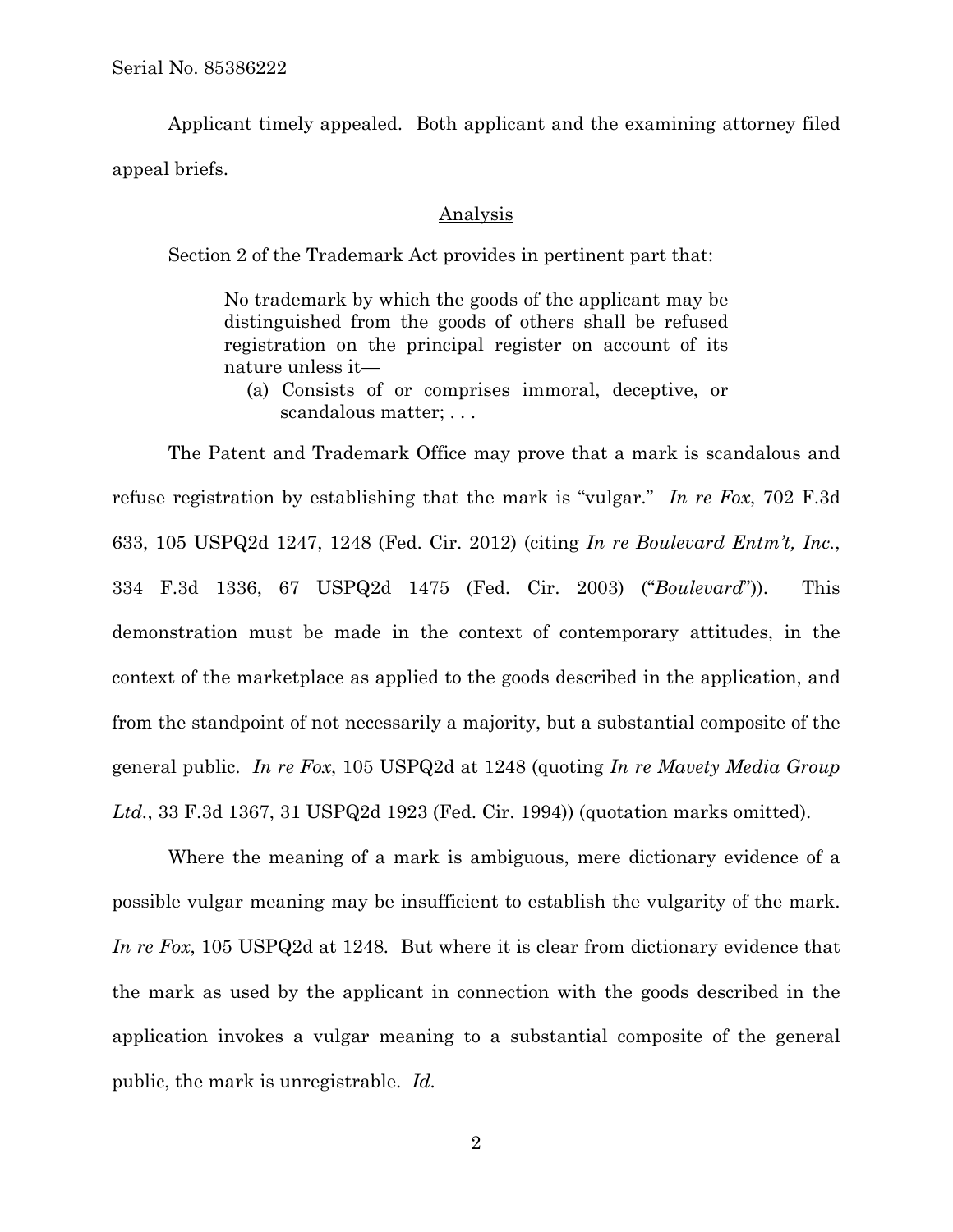$\overline{a}$ 

In this case, record evidence establishes that "banged" is a vulgar synonym for sexual intercourse. This evidence includes the following dictionary definitions of the transitive verb "bang":

- *vulgar slang* (of a man) have sexual intercourse with (a woman)<sup>2</sup>
- *Slang (vulgar)*, to have sexual intercourse with<sup>3</sup>
- *Slang: Vulgar* . to have sexual intercourse with.<sup>4</sup>
- To have sexual intercourse with; to fuck; usually used with the male as a subject. Considered vulgar or obscene [vulgar slang]5
- *Vulgar Slang* To have sexual intercourse with.6
- *taboo slang* to have sexual intercourse with<sup>7</sup>
- 1. banged To have meaningless sex, or a word that you and your buds use in substitution of the word sex, make love, etc. *Yo man I banged that biatch so many times…* 2. banged to have had sexual intercourse, usually with a female *I banged her last night*. 3. banged 1. To have some hard core, rough sex . . . 1. *"Hey, I banged Latonia against the bathroom door this morning." . . .* 4. banged a common word meaning to have sex-past tense *"I got banged last night"* . . .8
- coarse slang to have sexual intercourse with someone<sup>9</sup>

<sup>2</sup> October 31, 2012 Reconsideration letter at 4, THE NEW OXFORD AMERICAN DICTIONARY 126 (2d ed. 2005).

<sup>3</sup> *Id.* at 8, RANDOM HOUSE WEBSTER'S UNABRIDGED DICTIONARY 163 (2d ed. 2001).

<sup>4</sup> November 30, 2011 Office action at 3, Dictionary.com.

<sup>&</sup>lt;sup>5</sup> *Id.* at 7, FreeDictionary.org, "The Collaborative International Dictionary of English v.0.48"; *see also* Request for Reconsideration at 85.

<sup>6</sup> *Id.* at 8, TheFreeDictionary.com (from THE AMERICAN HERITAGE DICTIONARY OF THE ENGLISH LANGUAGE (4th ed. 2000; updated 2009)).

<sup>7</sup> April 18, 2012 final Office action at 58, CollinsDictionary.com.

<sup>8</sup> *Id.* at 54-55, UbanDictionary.com (definitions submitted 2003-07).

<sup>9</sup> October 2, 2012 Request for Reconsideration at 88, Chambers 21st Century Dictionary, chambers.co.uk. Because our analysis concerns the contemporary U.S. meaning of the term "banged," we give less weight to this evidence and to an article from the British publication "The Guardian" submitted by applicant, *id.* at 35-37.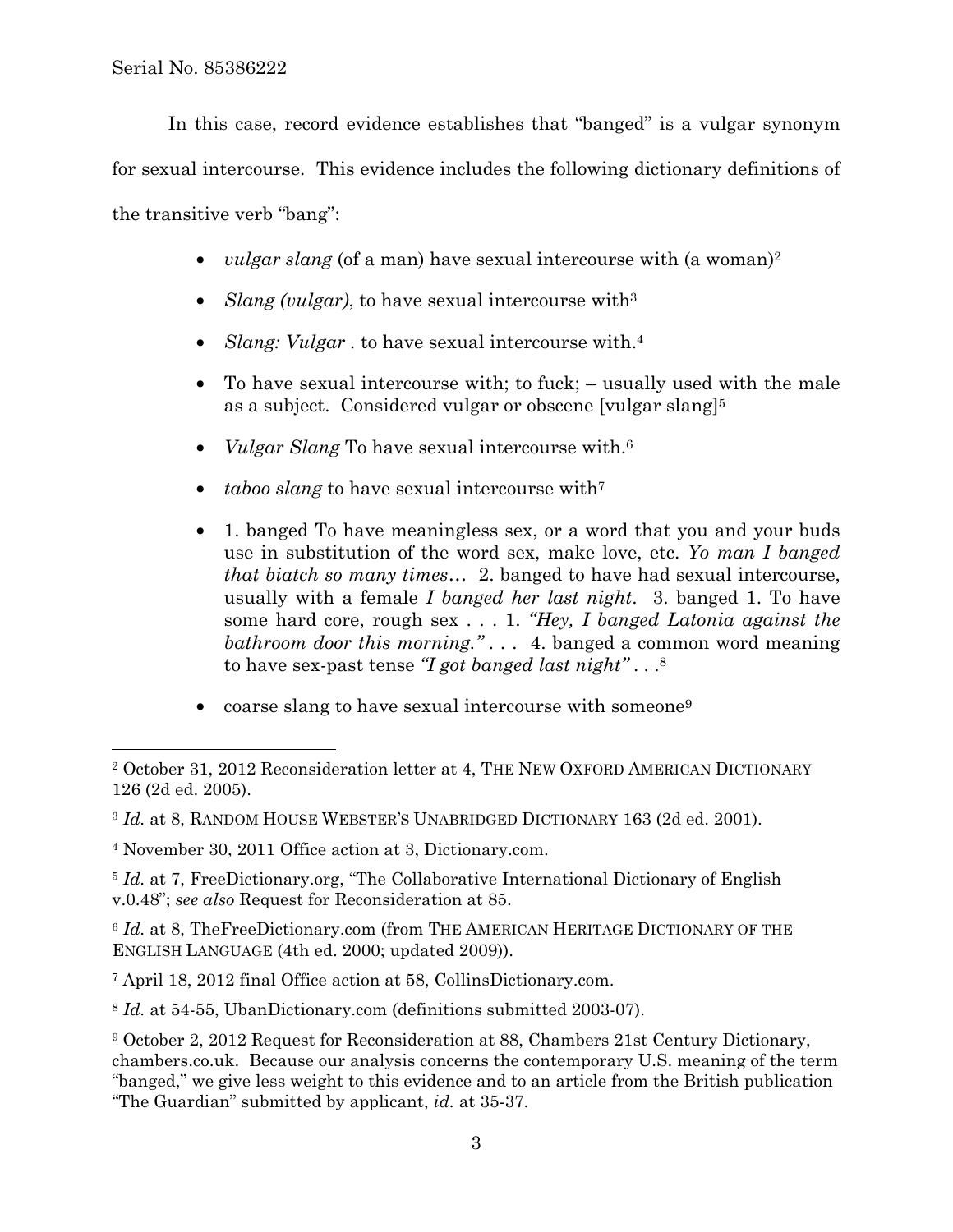- coarse, slang To have sexual intercourse with someone.<sup>10</sup>
- To copulate (with), to have sexual intercourse (with). *slang*<sup>11</sup>

It is plain from these definitions, obtained from both traditional printed and open-source online dictionaries, that the term "banged" is regarded as a vulgar slang term for sexual intercourse by a substantial composite of the general public. As used by applicant, the mark I BANGED BETTY would thus be understood as a vulgarity meaning "I had sexual intercourse with Betty." Although applicant's goods are not identified as erotic, there is no evidence that the phrase I BANGED BETTY would invoke a different, non-vulgar meaning when used in connection with applicant's goods or in the marketplace for clothing, particularly men's underwear and bathing suits for men.

The dictionary definitions alone are sufficient to make a prima facie showing that applicant's mark comprises vulgar matter and is therefore unregistrable as scandalous under Trademark Act Section 2(a). *See In re Fox*, 105 USPQ2d at 1248*.* However, the record also contains extensive additional evidence demonstrating that applicant's mark will invoke the same vulgar meaning to a substantial composite of the general public. This evidence includes Internet screenshots and printouts of:

> • An online "adult humor" interactive game titled "I Banged Betty!" in which it appears that the viewer has the opportunity to "Bang Betty!" by controlling the movement of a cartoon image of a woman, "Brickhouse Betty," having sexual intercourse with a man;12 and

l

<sup>10</sup> *Id.* at 94, WritersEvents.com.

<sup>&</sup>lt;sup>11</sup> *Id.* at 93, THE OXFORD ENGLISH DICTIONARY 927 (2d ed. 1989; reprinted 2000).

<sup>12</sup> April 18, 2012 final Office action at 50-53.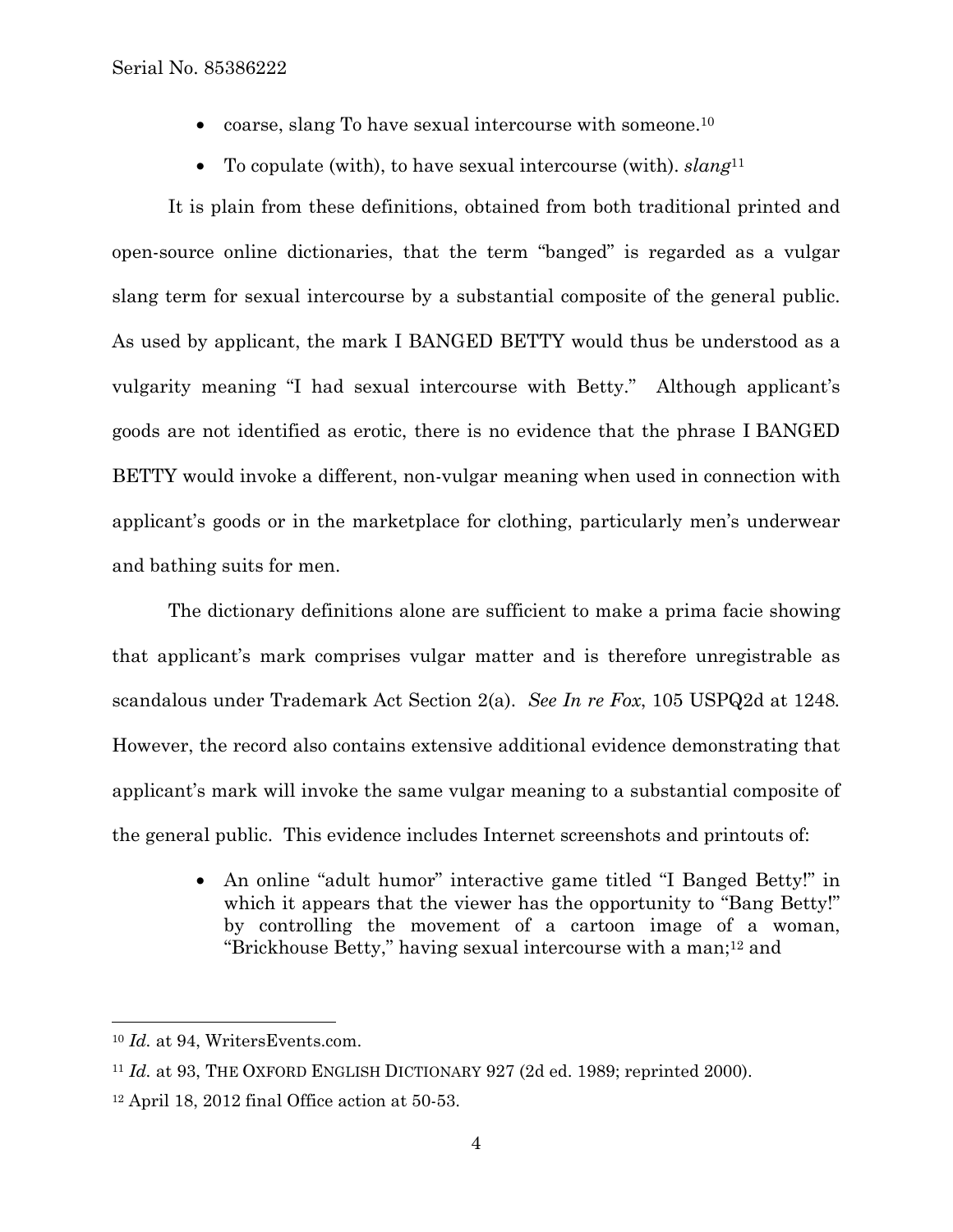- Numerous articles, most from what appear to be celebrity and gossip websites, such as:
	- o "Johnny Depp Banged An Olsen Twin, Is Gonna Die"13
	- o "Gerard Butler Banged a Brunette in a Porta-Potty at Coachella"14
	- o "Lito Sheppard Banged Jabar Gaffney's Wife On Their Anniversary"15
	- o "Kim Kardashian Banged Lil' Bow Wow"16
	- o "Kim Kardashian is definitely banging Kanye West now"17
	- o an article titled "Life After Kristen Stewart: What's The Future Of Robert Pattinson's Love Life?" stating in the text: "There's just something about a poor, crestfallen dude that just got his heart smashed open that makes women everywhere want to coddle him back to health so he can ultimately spurn his nurses and go out and bang hot chicks to his heart's delight again."18
	- o an article titled "Kanye West Records Sex Tape With Kim Kardashian Look-Alike, Cries About It" stating in the text: "Sadly for Mr. West, the whole world's gonna totally wanna see him bang an 18-year-old Kim K. look-alike."19
	- o "Kanye West Watched Kim Kardashian Sex Tape While Banging Other Chicks"20
	- o "Heidi Klum Yes, I'm Banging the Bodyguard"21

1

- 16 October 2, 2012 Request for Reconsideration at 2, TheSuperficial.com.
- <sup>17</sup> *Id.* at 4, DailyCaller.com.
- <sup>18</sup> *Id.* at 13-14, CelebrityDirtyLaundry.com.
- <sup>19</sup> *Id.* at 19, blogs.MiamiNewTimes.com.
- <sup>20</sup> *Id.* at 23, TMZ.com.
- <sup>21</sup> *Id.* at 54, TMZ.com.

<sup>13</sup> *Id.* at 61, TheSuperficial.com.

<sup>14</sup> *Id.* at 64, TheBlemish.com.

<sup>15</sup> *Id.* at 66, Philly.Barstoolsports.com.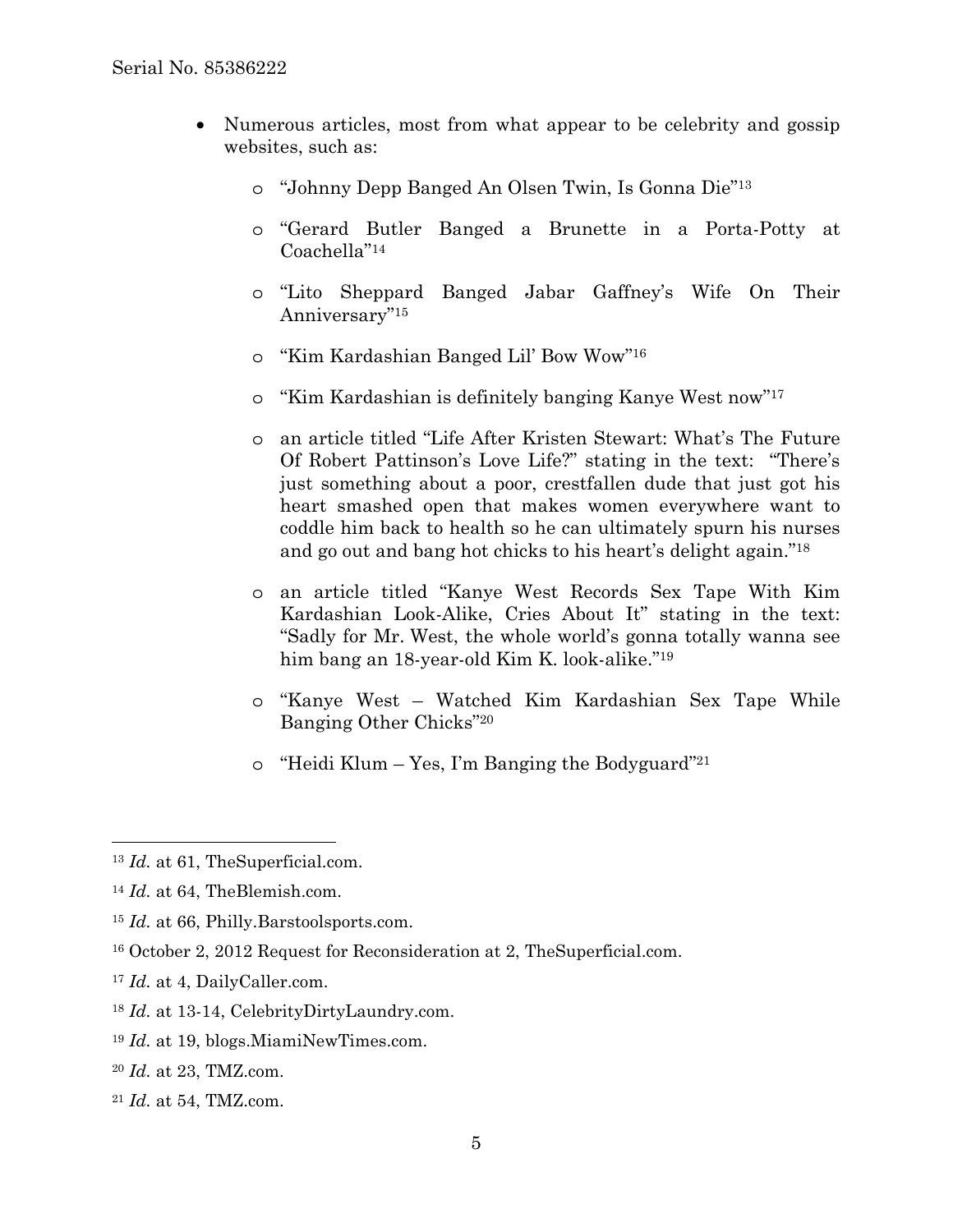- o "Heidi Klum IS banging her bodyguard"22
- o an article titled "Maria Shriver Friends Call 'Bulls\*\*t' on Arnold Schwarzenegger" stating in the text: "Arnold Schwarzenegger was lying through his gap teeth when he claimed Maria Shriver KNEW he was banging other women during their marriage  $\ldots$  ."23
- o "Monica Lewinsky Is Getting \$12 Million To Write Tell-All About Banging Bill Clinton!"24
- o "Banging Sarah Palin's Daughters"25

Applicant makes several arguments that its mark does not run afoul of

Section 2(a). First, applicant argues that the term "banged" has a wide range of

meanings, all but one of which are not vulgar.26 However, it is well-established that

there is no requirement in the statute that a mark's vulgar meaning must be the only relevant meaning—or even the most relevant meaning. Rather, as long as a "substantial composite of the general public" perceives the mark, in context, to have *a* vulgar meaning, the mark as a whole "consists of *or comprises*… scandalous matter."

*In re Fox*, 105 USPQ2d at 1250 (quoting 15 U.S.C. § 1052(a) (emphasis added) and *Boulevard*, 67 USPQ2d at 1477); *see also Boston Red Sox Baseball Club LP v. Sherman*, 88 USPQ2d 1581, 1588 (TTAB 2008) (finding SEX ROD vulgar despite non-vulgar definitions of "rod"). In this vein, applicant argues that text on its website regarding a female friend who "got banged in Vegas" constitutes a selfreference (i.e., to applicant Betty Bangs) as well as "a way to describe the rapid

 $\overline{a}$ 

- <sup>24</sup> *Id.* at 69, PerezHilton.com.
- <sup>25</sup> *Id.* at 79, CapitolHillBlue.com.

<sup>22</sup> *Id.* at 56, Women24.com.

<sup>23</sup> *Id.* at 60-61, TMZ.com.

<sup>26</sup> *See* Appeal Brief at 6.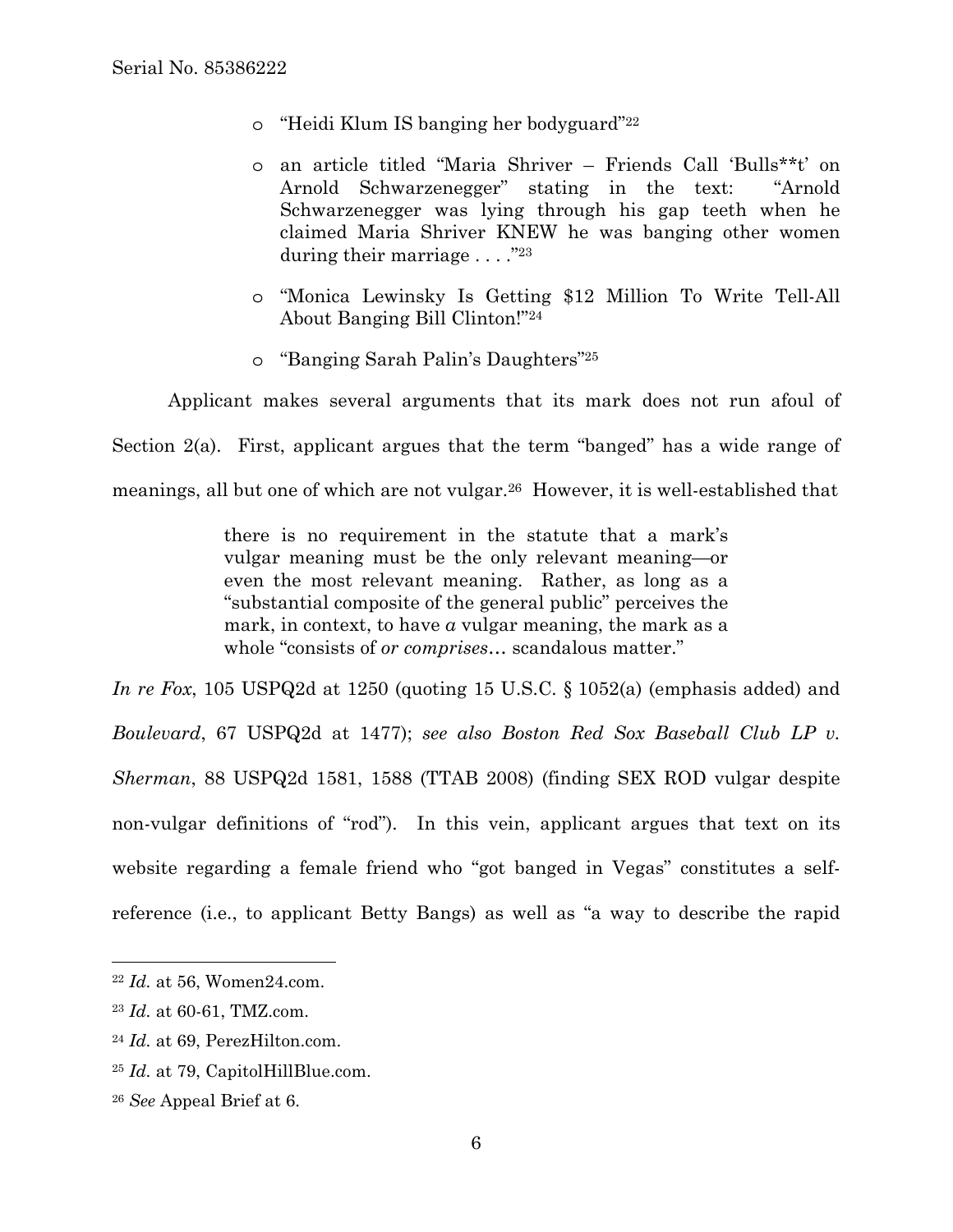manufacture of Applicant's swimwear."27 We find this reference to be ambiguous at best and, in context, more readily understood as a vulgar reference to sexual intercourse.

In a somewhat contradictory argument, applicant also contends that the term "banged" is so commonly used as a synonym (and even as a more polite euphemism) for sexual intercourse that it is no longer regarded as vulgar, but recognized as socially acceptable – albeit crude – slang.<sup>28</sup> In addition to the Internet evidence summarized above, applicant made of record an excerpt from the John Updike novel "Couples" in which the noun "bang" appears as a reference to sexual intercourse.29 Applicant also argues that the verb has been used on network television shows four times, although there is no supporting evidence of record to assist us in evaluating the latter uses, such as information regarding networks and airtimes.

We are not persuaded by these arguments. We also note that, contrary to applicant's argument, access to materials containing a term need not "be restricted or censored"30 in order for it to be vulgar. While we recognize that social attitudes and sensitivities are ever-changing, the definitions and other materials of record are sufficiently contemporaneous with the examination of the subject application to reflect contemporary viewpoints. *See In re Luxuria, s.r.o.*, 100 USPQ2d 1146, 1150 (TTAB 2011). We find that the term "banged" in the context of applicant's mark

 $\overline{a}$ 

<sup>27</sup> *See id.* at 8.

<sup>28</sup> *See id.* at 9.

<sup>29</sup> October 2, 2012 Request for Reconsideration at 80-81. Use in two other novels is also referenced in one of the dictionary definitions submitted by applicant.

<sup>30</sup> Appeal Brief at 10.